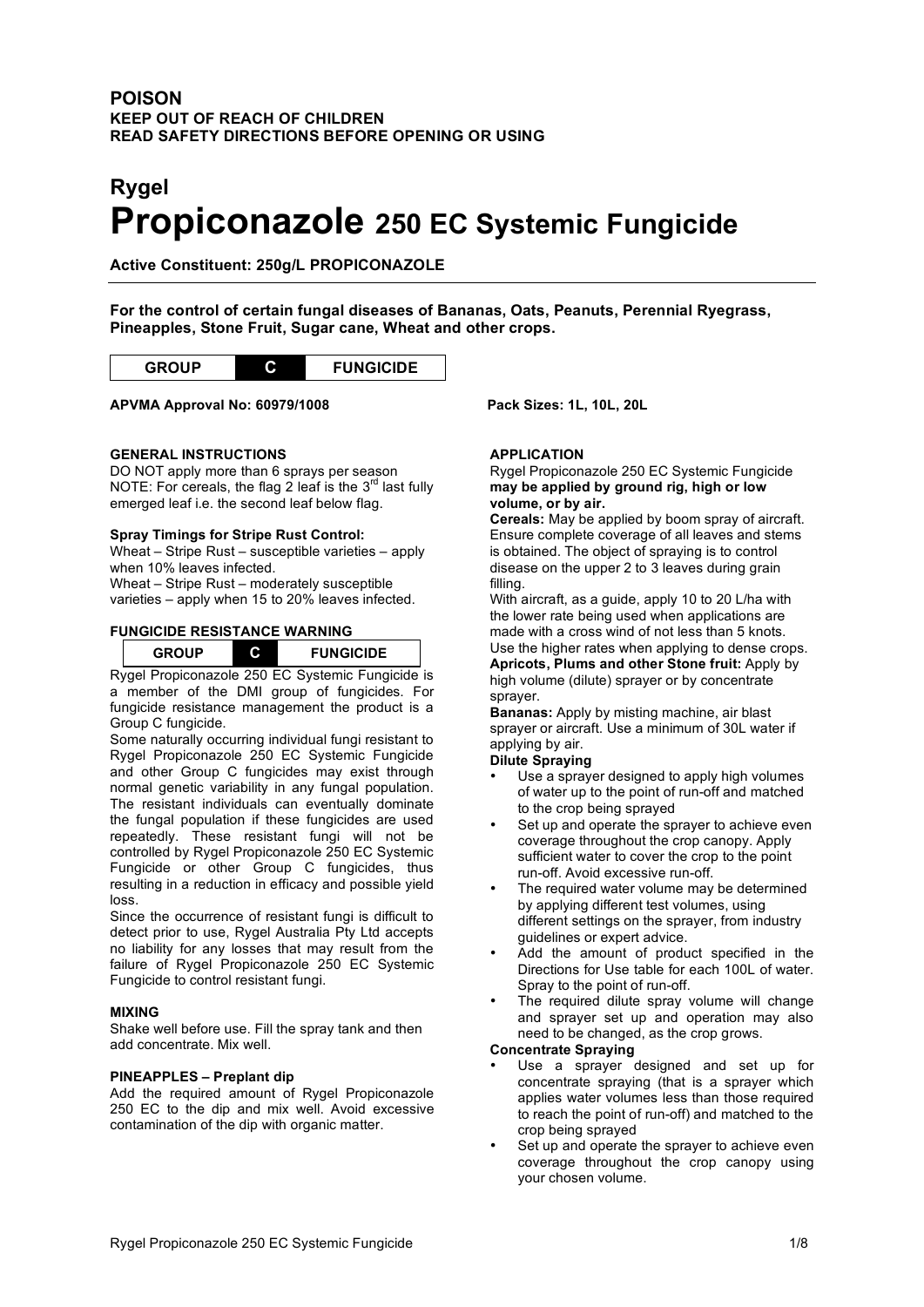- Determine the appropriate dilute spray volume (see Dilute Spraying above) for the crop canopy. This is needed to calculate the concentrate mixing rate.
- The mixing rate for concentrate can then be calculated in the following way:

#### **Example Only**

- 1. Dilute spray volume as determined above: For example 1,500L/ha
- 2. Your chosen spray volume: For example 500L/ha
- 3. The concentrate factor in this example is: 3X  $(i.e. 1,500L$  divided by  $500L = 3$ )
- 4. If the dilute label rate is 10mL/100L, then the concentrate rate becomes 3 x 10, that is 30mL/100L of concentrate spray.

The chosen spray volume, amount of product per 100L of water, and the sprayer set up and operation may need to be changed as the crop grows. For further information on concentrate spraying, users are advised to consult relevant industry guidelines, undertake appropriate competency training and follow industry Best Practices.

# **COMPATIBILITY**

Rygel Propiconazole 250 EC may be mixed with any of one of the registered products containing; azinophos-methyl, chlorothalonil, diazinon, methomyl liquid, metalaxyl, propargite, parathion, dimethoate, copper oxychloride, mancozeb and zineb.

# **PRECAUTION**

# **Re-entry Period**

DO NOT enter treated area until spray has dried.

#### **PROTECTION OF WILDLIFE, FISH, CRUSTACEA AND ENVIRONMENT**

DO NOT contaminate streams, rivers or waterways with chemical or used containers.

# **PROTECTION OF LIVESTOCK**

Low hazard to bees. No special pre-cautions are required.

# **STORAGE AND DISPOSAL**

Store in the closed, original container in a locked, well-ventilated area, as cool as possible and away from children, animals, food, feedstuffs, seed and fertilizers. Do not store for prolonged periods in direct sunlight. The method of disposal of the container depends on the container type. Read the storage and disposal instructions on the label that is attached top the container.

#### **SAFETY DIRECTIONS**

Harmful if swallowed. Will damage the eyes. Will irritate the nose, throat and skin. Avoid contact with eyes and skin. Do not inhale vapour. When opening the container and preparing the spray wear cotton overalls, buttoned to the neck and wrist, a washable hat, elbow-length PVC, nitrile or neoprene gloves, goggles and disposable fume mask. When using the prepared spray wear cotton overalls, buttoned to the neck and wrist, a washable hat, elbow-length PVC, nitrile or neoprene gloves, goggles. If product in eyes, wash it out immediately with water. If product on skin immediately wash area with soap and water. Wash hands after use. After

each day's use, wash gloves, goggles and contaminated clothing.

# **FIRST AID**

If poisoning occurs, contact a doctor or Poisons Information Centre, Phone Australia 13 11 26. If swallowed, do not induce vomiting. Give a glass of water.

#### **MATERIAL SAFETY DATA SHEET**

Additional information is listed in the Material Safety Data Sheet, which is available from the supplier.

# **CONDITIONS OF SALE**

The use of Rygel Propiconazole 250 EC Systemic Fungicide being beyond the control of the manufacturer, no warranty expressed or implied is given by Rygel Australia Pty Ltd regarding its suitability, fitness or efficiency for any purpose for which it is used by the buyer, whether in accordance with the directions or not and Rygel Australia Pty Ltd accepts with no responsibility for any consequences whatsoever resulting from the use of this product.

#### **In an Emergency Dial 000 Police or Fire Brigade**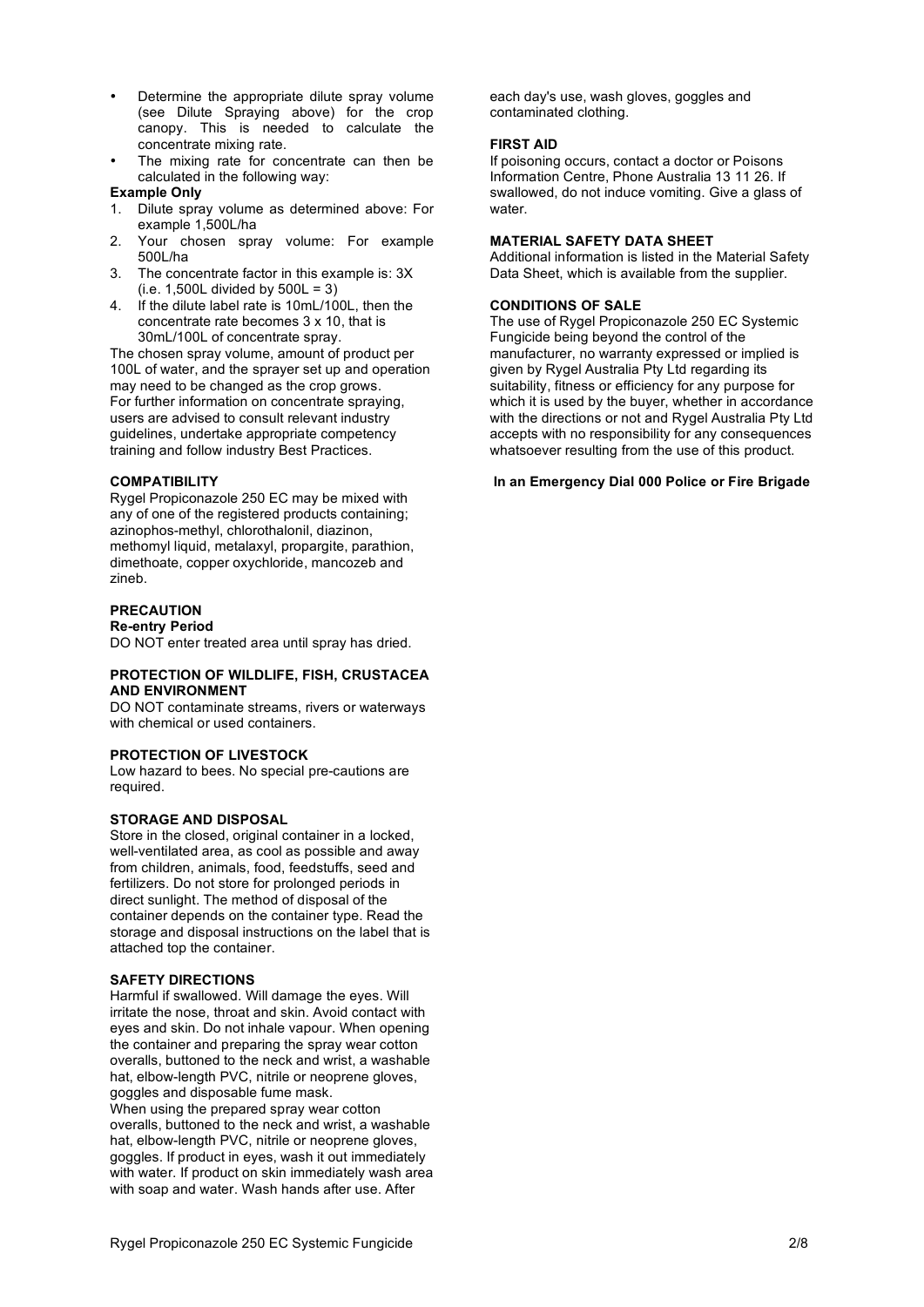# **DIRECTIONS FOR USE**

|                                                                               |                                                                                                                                                                                                                                                                                            |                                                                              | Rate                                                                                                                                                                                                                                                                                                                 |                                                                                                                                    | <b>WHP</b> |                                                                                                                                                                                                                                                                                                                                                                                                                                                                                                                                                                                                                                                                                                                                               |
|-------------------------------------------------------------------------------|--------------------------------------------------------------------------------------------------------------------------------------------------------------------------------------------------------------------------------------------------------------------------------------------|------------------------------------------------------------------------------|----------------------------------------------------------------------------------------------------------------------------------------------------------------------------------------------------------------------------------------------------------------------------------------------------------------------|------------------------------------------------------------------------------------------------------------------------------------|------------|-----------------------------------------------------------------------------------------------------------------------------------------------------------------------------------------------------------------------------------------------------------------------------------------------------------------------------------------------------------------------------------------------------------------------------------------------------------------------------------------------------------------------------------------------------------------------------------------------------------------------------------------------------------------------------------------------------------------------------------------------|
| Crop                                                                          | <b>Disease</b>                                                                                                                                                                                                                                                                             | <b>State</b>                                                                 | Per hectare                                                                                                                                                                                                                                                                                                          | High<br><b>Volume</b>                                                                                                              |            | <b>Critical Comments</b>                                                                                                                                                                                                                                                                                                                                                                                                                                                                                                                                                                                                                                                                                                                      |
| <b>Apricots</b>                                                               | Prune rust<br>(Tranzschelia<br>discolor)                                                                                                                                                                                                                                                   | <b>SA</b><br>only                                                            |                                                                                                                                                                                                                                                                                                                      | <b>Dilute</b><br>Spraying<br>32mL/<br>100L<br>Conc.<br><b>Spraying</b><br>Refer to<br>the<br>Mixing/<br>Applicati<br>on<br>section | 1 day      | Apply by dilute or concentrate<br>spraying equipment. Apply the<br>same amount of product to the<br>target crop whether applying this<br>product by dilute or concentrate<br>spraying methods.<br>Curative Control: Apply when the<br>disease first occurs. Further<br>applications should be made<br>when the disease occurs on new<br>growth. DO NOT make more than<br>5 applications to any individual<br>tree during the season.<br><b>Protective Treatment: Spray</b><br>mancozeb or zineb with Rygel<br>Propiconazole 250 EC at the full<br>recommended rates of<br>application.<br>This use is subject to a DMI<br>anti-resistance strategy.                                                                                           |
| <b>Bananas</b><br>(including<br>bananas<br>inter-planted<br>with<br>avocados) | Leaf Spot<br>(Mycosphaerel<br>la musicola)<br>Leaf Speckle<br>(Mycosphaerel<br>la musae)<br>Cordana Leaf<br>Spot<br>(Cordana<br>johnstonii)<br>Leaf Spot<br>(Mycosphaerel<br>la musicola)<br>Leaf Speckle<br>(Mycosphaerel<br>la musae)<br>Cordana Leaf<br>Spot<br>(Cordana<br>johnstonii) | NSW,<br>WA.<br>Sth<br>Qld<br>only<br>Nth<br>Qld,<br>WA,<br><b>NT</b><br>only | Ground<br>Application:<br>200 to 400mL<br>$+3$ to $5$ L of<br>water miscible<br>oil, in a<br>convenient<br>volume of<br>water<br>Aerial<br>Application:<br>$400mL + 3$ to<br>5 L of water<br>miscible oil, in<br>a minimum of<br>30L of water<br>Aerial<br><b>Application</b><br>without<br>water:<br>$400mL + 8$ to |                                                                                                                                    | 1 day      | This use is subject to a DMI<br>anti-resistance strategy.<br><b>Ground Application: Apply by</b><br>misting machine or airblast<br>sprayer. Use rates towards the<br>higher end of the range where<br>weather conditions favour<br>diseases or where equipment or<br>terrain does not permit thorough<br>spray coverage of all foliage.<br>NSW, Sth Qld: Ground and<br>aerial application: Commence<br>spraying at the start of the<br>summer rainy season and apply a<br>maximum of 5 sprays per season<br>at 21 to 28 day intervals. For<br>effective control Rygel<br>Propiconazole must be applied at<br>least 2 consecutive sprays at 21<br>to 28 day intervals before further<br>treatments of an alternative<br>recommended protectant |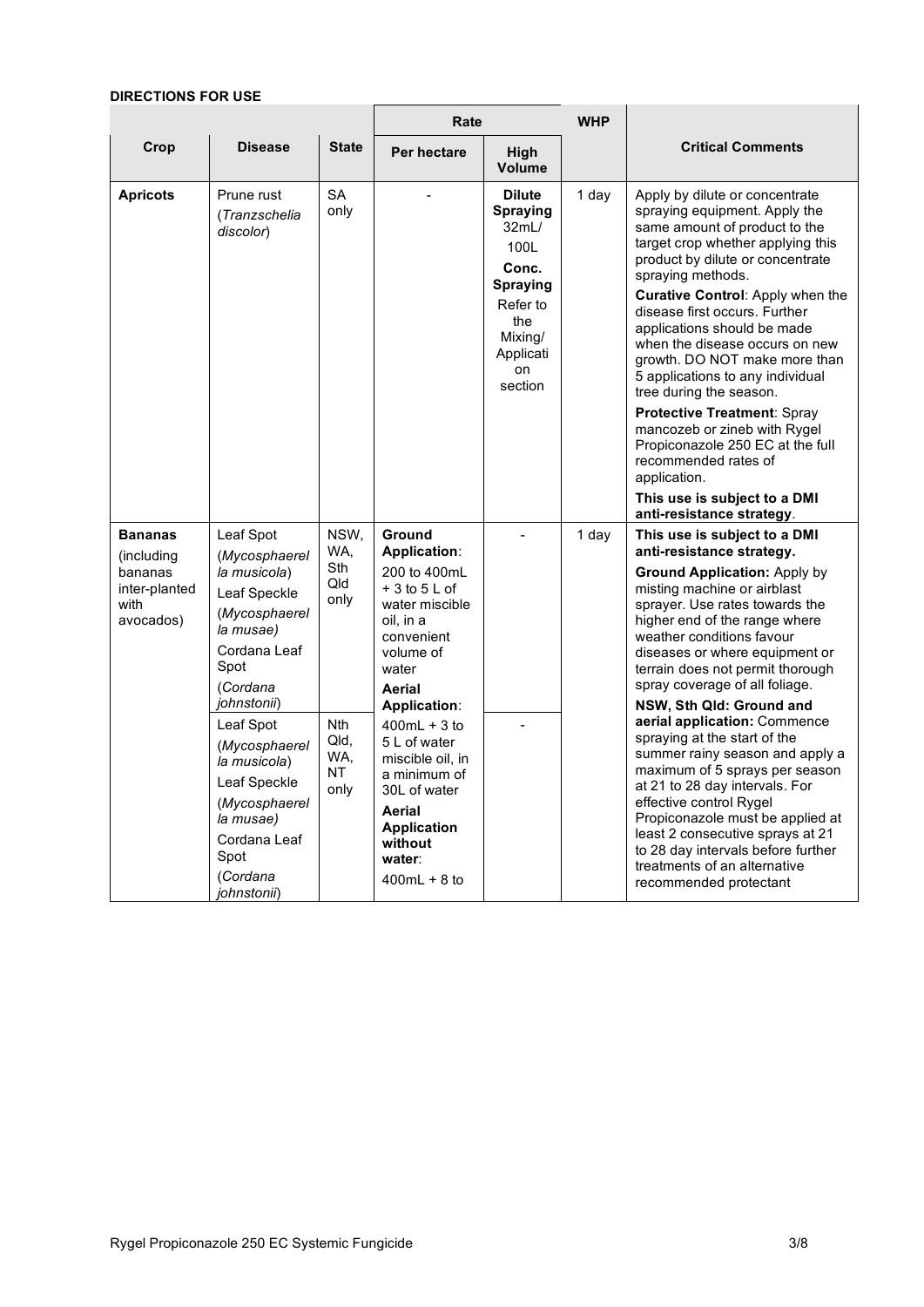|                |                                                                                                                                                                                |                           | Rate                                                                                    |                       | <b>WHP</b>                                 |                                                                                                                                                                                                                                                                                                                                                                                                                                                                                                                                                                                                                                                               |
|----------------|--------------------------------------------------------------------------------------------------------------------------------------------------------------------------------|---------------------------|-----------------------------------------------------------------------------------------|-----------------------|--------------------------------------------|---------------------------------------------------------------------------------------------------------------------------------------------------------------------------------------------------------------------------------------------------------------------------------------------------------------------------------------------------------------------------------------------------------------------------------------------------------------------------------------------------------------------------------------------------------------------------------------------------------------------------------------------------------------|
| Crop           | <b>Disease</b>                                                                                                                                                                 | <b>State</b>              | Per hectare                                                                             | High<br><b>Volume</b> |                                            | <b>Critical Comments</b>                                                                                                                                                                                                                                                                                                                                                                                                                                                                                                                                                                                                                                      |
|                | Black sigatoka<br>(Mycosphaerel<br>la fijiensis var<br>difformis)                                                                                                              | Qld,<br>WA,<br>NT<br>only | 10 L of<br>spraying oil<br>(This does not<br>require further<br>dilution with<br>water) |                       |                                            | fungicide are applied.<br>NT, WA, Nth Qld: Ground and<br>aerial application: Commence<br>spraying at the start of the wet<br>season and apply a maximum of 6<br>sprays per season at 14 to 21 day<br>intervals. For effective control the<br>product must be applied for at<br>least 2 consecutive sprays at 14<br>to 21 days intervals before further<br>treatments of an alternative<br>recommended fungicide are<br>applied. Continue with treatments<br>of an alternative recommended<br>protectant fungicide for the<br>remainder of the season.<br>Use the lower rate of oil in Nth<br>Qld. DO NOT apply during July,<br>August, September and October. |
| <b>Barley</b>  | Powdery<br>mildew<br>(Blumeria<br>graminis)<br><b>Barley Scald</b><br>(Rhynchospho<br>rium secalis)<br>Spot Form Net<br><b>Blotch</b><br>(Pyrenophora<br>teres f.<br>maculate) | All<br>states             | 150 to 500mL<br>500mL                                                                   |                       | Harvest<br>4<br>weeks<br>Grazing<br>7 days | Spray at the first signs of disease<br>during tillering stage. A repeat<br>spray 21 to 28 days later may be<br>required. Ensure thorough<br>coverage of stems and leaves.<br>Powdery Mildew: Higher rates<br>provide longer protection.<br>Apply after flag leaf is around 70%<br>emerged and before infection<br>averages 10% on the flag-2 leaf.<br>Ensure thorough coverage of<br>stems and leaves.                                                                                                                                                                                                                                                        |
| <b>Boronia</b> | Rust<br>(Puccinia<br>boroniae)                                                                                                                                                 | Tas,<br>WA.<br>only       | 500mL to 1L                                                                             |                       |                                            | Apply 2 to 5 applications at 10 to<br>14 day intervals during the main<br>disease period. Use the lower rate<br>when application is made<br>protectively before disease<br>occurs. Use the higher rate when<br>the disease is first observed and<br>when the minimum number of<br>applications is applied.                                                                                                                                                                                                                                                                                                                                                    |
| Oats           | <b>Stem Rust</b><br>(Puccinia<br>graminis f. sp<br>avenae)                                                                                                                     | All<br>states             | 500mL                                                                                   |                       | Harvest<br>4<br>weeks<br>Grazing<br>7 days | Apply at first sign of disease and<br>before there is an average of over<br>2 pustules per tiller. Ensure<br>thorough coverage of stems and<br>leaves.                                                                                                                                                                                                                                                                                                                                                                                                                                                                                                        |
|                | Crown Rust<br>(Puccinia<br>coronata f. sp<br>avenae)                                                                                                                           |                           | 250 to 500mL                                                                            |                       |                                            | Apply after flag blade leaf is fully<br>emerged or Z39 and before<br>disease levels reach 1% of flag<br>area. Consider control if disease<br>is greater than 5 to 10% on any<br>lower leaf layer. Use higher rates<br>under high infection pressure or<br>when longer residual protection is<br>required. Lower rates are effective<br>under low disease pressure but<br>have reduced residual effect.<br>Ensure thorough coverage.                                                                                                                                                                                                                           |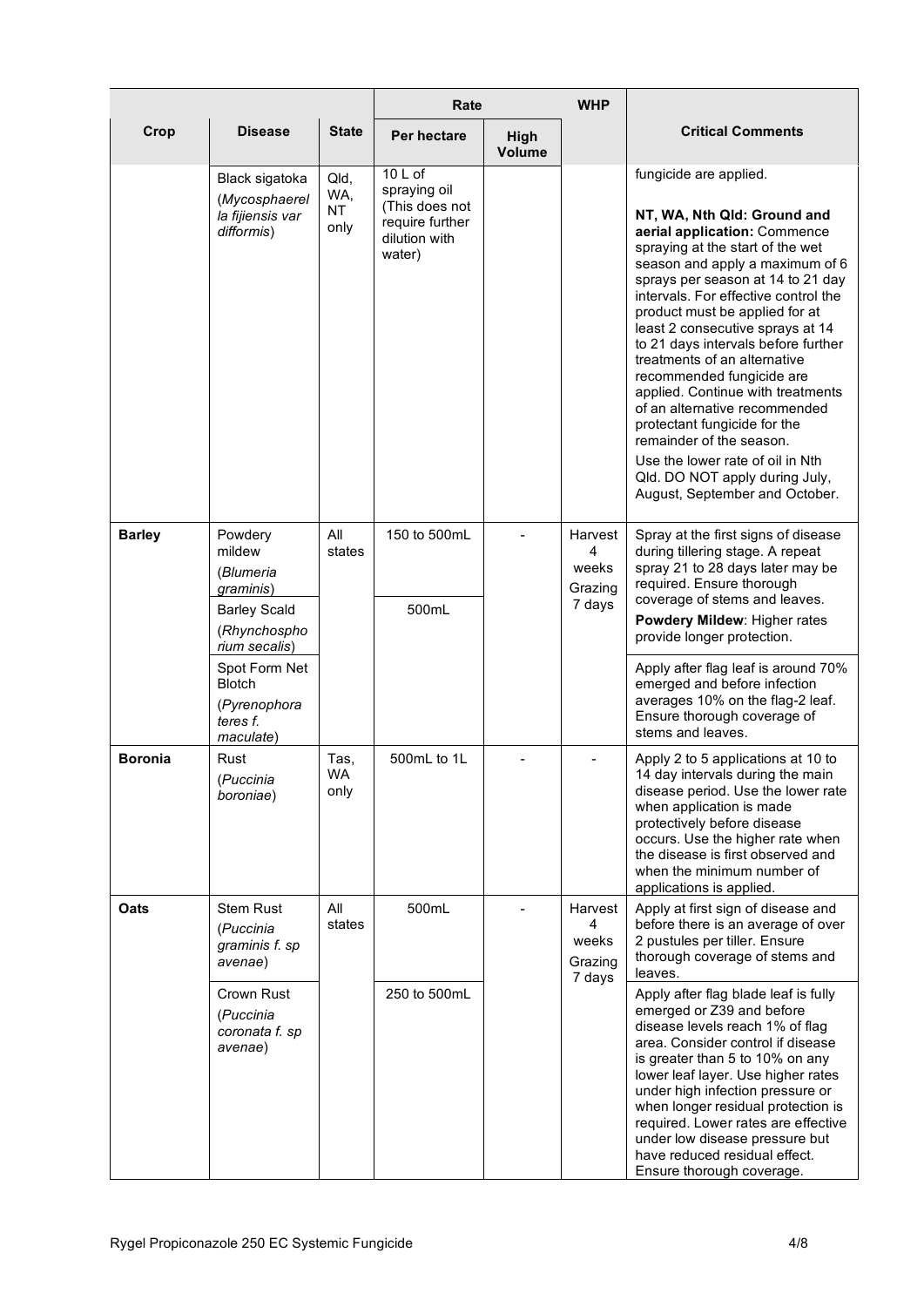|                                                               |                                                                                                                 | Rate                                     |              | <b>WHP</b>            |            |                                                                                                                                                                                                                                                                                                                                                                                                                                                              |
|---------------------------------------------------------------|-----------------------------------------------------------------------------------------------------------------|------------------------------------------|--------------|-----------------------|------------|--------------------------------------------------------------------------------------------------------------------------------------------------------------------------------------------------------------------------------------------------------------------------------------------------------------------------------------------------------------------------------------------------------------------------------------------------------------|
| Crop                                                          | Disease                                                                                                         | <b>State</b>                             | Per hectare  | High<br><b>Volume</b> |            | <b>Critical Comments</b>                                                                                                                                                                                                                                                                                                                                                                                                                                     |
|                                                               | Suppression of<br>Septoria Leaf<br><b>Blotch</b><br>(Leptosphaeria<br>avenaria)                                 |                                          |              |                       |            | Apply after flag blade leaf is fully<br>emerged or Z39 if infection<br>averages 10% on the flag-2 leaf.<br>The higher rate of application<br>gives a longer period of protection<br>than the lower rates. Use higher<br>rates on high potential crops when<br>conditions favour severe disease<br>development during flowering.<br>Lower rates are effective under<br>low disease pressure but have<br>reduced residual effect. Ensure<br>thorough coverage. |
| <b>Peanuts</b>                                                | Early Leaf<br>Spot<br>(Cercospora<br>arachidicola),<br>Late Leaf Spot                                           | Sth<br>Qld,<br>NSW,<br><b>WA</b><br>only | 400 to 600mL |                       | 14 days    | This use is subject to a DMI<br>anti-resistance strategy.<br>Spray when disease symptoms<br>are first observed. Apply at 14 day<br>intervals while weather conditions                                                                                                                                                                                                                                                                                        |
|                                                               | (Cercospora<br>personatum)                                                                                      |                                          |              |                       |            | favour disease. Use rates towards<br>the higher end of the range when<br>wet conditions prevail.                                                                                                                                                                                                                                                                                                                                                             |
|                                                               | Rust<br>(Puccinia<br>arachidis)                                                                                 | Sth<br>Qld,<br><b>WA</b><br>only         | 600mL        |                       |            | Use a fungicide from a different<br>activity group (non-DMI) after 3<br>consecutive sprays using Rygel<br>Propiconazole alone. Apply a<br>maximum of 5 sprays per season.<br>The leaves of peanuts sprayed<br>may become darker green in<br>colour and modified in shape.<br>These effects will not adversely<br>affect yield at recommended<br>rates.                                                                                                       |
| Peppermint<br><b>Spearmint</b><br>Grown for oil<br>production | Mint Rust<br>(Puccinia<br>menthae)                                                                              | NSW,<br>Vic,<br>Tas<br>only              | 500mL        |                       | 5<br>weeks | Apply 2 to 5 applications at 10 to<br>14 day intervals during the main<br>disease period.<br>Do not use on mint grown for the                                                                                                                                                                                                                                                                                                                                |
| only                                                          |                                                                                                                 |                                          |              |                       |            | fresh market.                                                                                                                                                                                                                                                                                                                                                                                                                                                |
| Perennial<br><b>Ryegrass</b>                                  | <b>Stem Rust</b><br>(Puccinia<br>graminis),<br><b>Blind Seed</b><br><b>Disease</b><br>(Gloeotinia<br>granigena) | Vic<br>only                              |              |                       | 4<br>weeks | Apply at ear emergence and again<br>at anthesis.                                                                                                                                                                                                                                                                                                                                                                                                             |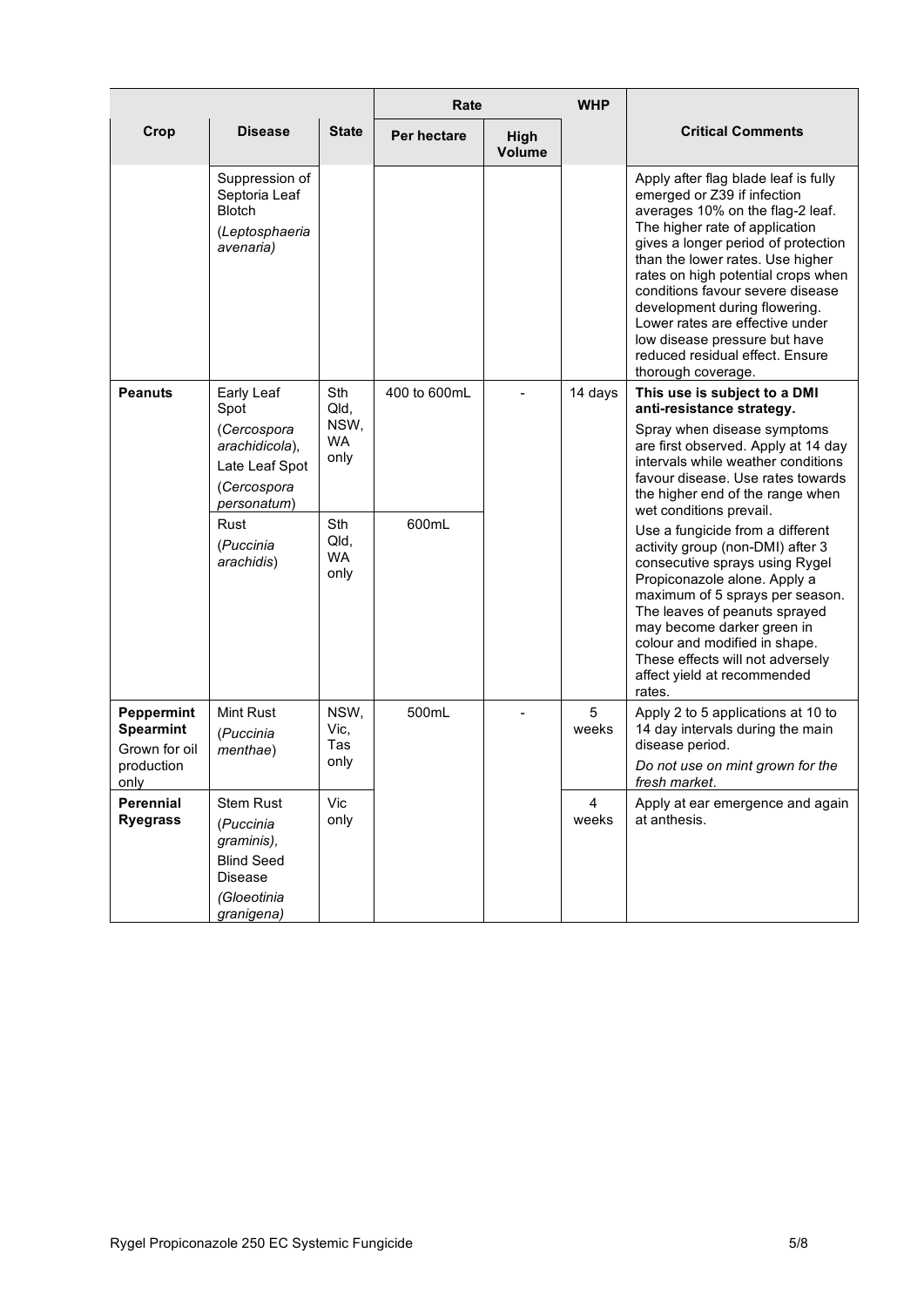|                                           |                                                                                                                                               |                                                                                 | Rate        |                                                                                                                                            | <b>WHP</b> |                                                                                                                                                                                                                                                                                                                                                                                                                                                                                                                                                                                                                                              |
|-------------------------------------------|-----------------------------------------------------------------------------------------------------------------------------------------------|---------------------------------------------------------------------------------|-------------|--------------------------------------------------------------------------------------------------------------------------------------------|------------|----------------------------------------------------------------------------------------------------------------------------------------------------------------------------------------------------------------------------------------------------------------------------------------------------------------------------------------------------------------------------------------------------------------------------------------------------------------------------------------------------------------------------------------------------------------------------------------------------------------------------------------------|
| Crop                                      | <b>Disease</b>                                                                                                                                | <b>State</b>                                                                    | Per hectare | High<br><b>Volume</b>                                                                                                                      |            | <b>Critical Comments</b>                                                                                                                                                                                                                                                                                                                                                                                                                                                                                                                                                                                                                     |
| <b>Plums</b><br>For prune<br>production   | <b>Prune Rust</b><br>(Tranzschelia<br>discolor)                                                                                               | NSW,<br>Vic,<br>SA,<br>WA<br>only                                               |             | <b>Dilute</b><br>Spraying<br>32mL/<br>100L<br>Conc.<br><b>Spraying</b><br>Refer to<br>the<br>Mixing/<br>Applicati<br>on<br>section         | 1 day      | Apply by dilute or concentrate<br>spraying equipment. Apply the<br>same amount of product to the<br>target crop whether applying this<br>product by dilute or concentrate<br>spraying methods.<br>Curative control: Apply when the<br>disease first occurs. Further<br>applications should be made<br>when the disease occurs on new<br>growth. DO NOT make more than<br>5 applications to any individual<br>tree during the season.<br>Protective treatment: Spray<br>mancozeb or zineb with Rygel<br>Propiconazole 250 EC at the full<br>recommended rates of<br>application.<br>This use is subject to a DMI<br>anti-resistance strategy. |
| <b>Pineapples</b>                         | Base Rot<br>(Thielaviopsis<br>paradoxa)                                                                                                       | Qld,<br>NT,<br><b>WA</b><br>only                                                |             | 10 to<br>20mL/<br>100L                                                                                                                     |            | Pre-plant Dip: Ensure thorough<br>coverage by totally immersing the<br>planting material in the dip<br>solution. Allow 50mL of the dip<br>solution per plant. Apply the<br>higher rate under conditions of<br>high disease pressure.                                                                                                                                                                                                                                                                                                                                                                                                         |
| <b>Poppies</b><br>(Papaver<br>somniferum) | Leaf Smut<br>(Entyloma<br>fuscum)                                                                                                             | Tas<br>only                                                                     | 500mL       |                                                                                                                                            | 4<br>weeks | Usage recommended by poppy<br>contract-companies. Apply as mid<br>season application in the full<br>flower/petal drop period when<br>disease is present.                                                                                                                                                                                                                                                                                                                                                                                                                                                                                     |
| <b>Stone Fruit</b>                        | Brown Rot<br>(Blossom<br>Blight)<br>(Blossom<br>phase)<br>(Monilinia<br>laxa)<br>Brown Rot<br>(blossom<br>phase)<br>(Monilinia<br>fructicola) | Vic,<br>Tas,<br>WA.<br>only<br>Qld,<br>NSW,<br>Tas,<br>SA,<br><b>WA</b><br>only |             | <b>Dilute</b><br><b>Spraying</b><br>25mL/10<br>0L<br>Conc.<br><b>Spraying</b><br>Refer to<br>the<br>Mixing/<br>Applicat-<br>ion<br>section | 1 day      | Apply by dilute or concentrate<br>spraying equipment. Apply the<br>same amount of product to the<br>target crop whether applying this<br>product by dilute or concentrate<br>spraying methods.<br>This use is subject to a DMI<br>anti-resistance strategy.<br>Apply at early (1 to 10%) blossom<br>and again at full bloom. A further<br>application is made at shuck-fall.                                                                                                                                                                                                                                                                 |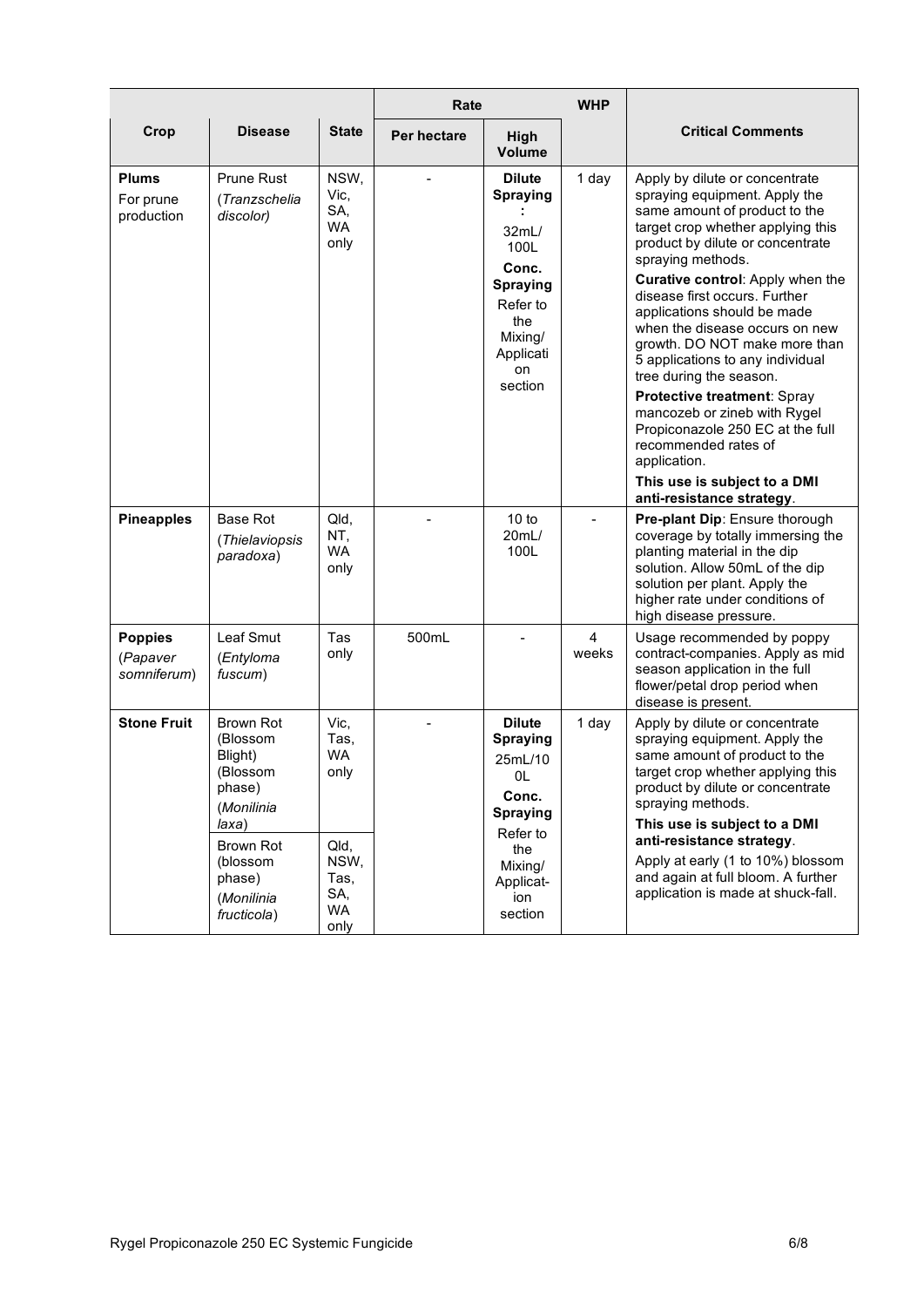|                   |                                                                            |                                                          | Rate         |                       | <b>WHP</b> |                                                                                                                                                                                                                                                                                                                                                                                                                                                                                                                                                                                                                                                               |
|-------------------|----------------------------------------------------------------------------|----------------------------------------------------------|--------------|-----------------------|------------|---------------------------------------------------------------------------------------------------------------------------------------------------------------------------------------------------------------------------------------------------------------------------------------------------------------------------------------------------------------------------------------------------------------------------------------------------------------------------------------------------------------------------------------------------------------------------------------------------------------------------------------------------------------|
| Crop              | <b>Disease</b>                                                             | <b>State</b>                                             | Per hectare  | High<br><b>Volume</b> |            | <b>Critical Comments</b>                                                                                                                                                                                                                                                                                                                                                                                                                                                                                                                                                                                                                                      |
|                   | Brown Rot<br>(fruit phase)<br>(Monilinia<br>fructicola)                    | Qld,<br>NSW,<br>Vic,<br>Tas,<br>SA,<br><b>WA</b><br>only |              |                       |            | Apply by dilute or concentrate<br>spraying equipment. Apply the<br>same amount of product to the<br>target crop whether applying this<br>product by dilute or concentrate<br>spraying methods.<br>Apply 3 weeks and 1 week before<br>harvest.<br>Only 2 consecutive applications of<br>DMI fungicides can be made<br>during this period. The last<br>Blossom Blight spray and the first<br>Brown Rot (fruit phase) spray<br>should be regraded as<br>consecutive applications.<br>For varieties with extended<br>harvesting periods, a third spray<br>during the picking period may be<br>applied if conditions are<br>favourable for disease<br>development. |
| <b>Sugar Cane</b> | Pineapple<br>disease<br>(Ceratocystis<br>paradoxa)                         | Qld,<br>NSW,<br><b>WA</b><br>only                        |              | 20mL/<br>100L         |            | Ensure thorough coverage of the<br>ends of the sugar cane setts.                                                                                                                                                                                                                                                                                                                                                                                                                                                                                                                                                                                              |
| Wheat             | <b>Stripe Rust</b><br>(Puccinia<br>striiformos)                            | Qld,<br>NSW,<br>Vic,<br><b>SA</b><br>WA<br>only          | 250 or 500mL |                       | 4<br>weeks | Spray between jointing and end of<br>flowering when 10 to 20% of<br>leaves are infected. A repeat<br>spray 21 to 28 days later may be<br>required. Use higher rate under<br>high infection pressure or where<br>longer residual protection is<br>required.                                                                                                                                                                                                                                                                                                                                                                                                    |
|                   |                                                                            | Tas<br>only                                              |              |                       |            | Spray when 10 to 20% of leaves<br>are infected. A repeat spray 21 to<br>28 days later may be required.<br>Use higher rate under high<br>infection pressure or where longer<br>residual protection is required.                                                                                                                                                                                                                                                                                                                                                                                                                                                |
|                   | Powdery<br>Mildew<br>(Blumeria<br>graminis)                                | All<br>states                                            | 150 to 500mL |                       |            | Spray at first sign of the disease<br>during the tillering stage. A repeat<br>spray 21 to 28 days later may be<br>required. Ensure thorough<br>coverage of stems and leaves.<br>Higher rates provide longer<br>protection.                                                                                                                                                                                                                                                                                                                                                                                                                                    |
|                   | Stem Rust<br>(Puccinia<br>graminis)                                        |                                                          | 500mL        |                       |            | Spray at first sign of the disease<br>and before there are more than 2<br>pustules per tiller. Ensure<br>thorough coverage of stems and<br>leaves.                                                                                                                                                                                                                                                                                                                                                                                                                                                                                                            |
|                   | Septoria<br><b>Nodorum</b><br><b>Blotch</b><br>(Phaeosphaeri<br>a nodorum) |                                                          | 150 to 500mL |                       |            | Apply after flag leaves are around<br>70% emerged if infection<br>averages 10% on the flag-2 leaf.<br>The high rate of application gives<br>a longer period of protection than<br>the lower rates. Use higher rates<br>on high potential crops when<br>conditions favour severe disease<br>development during flowering.                                                                                                                                                                                                                                                                                                                                      |